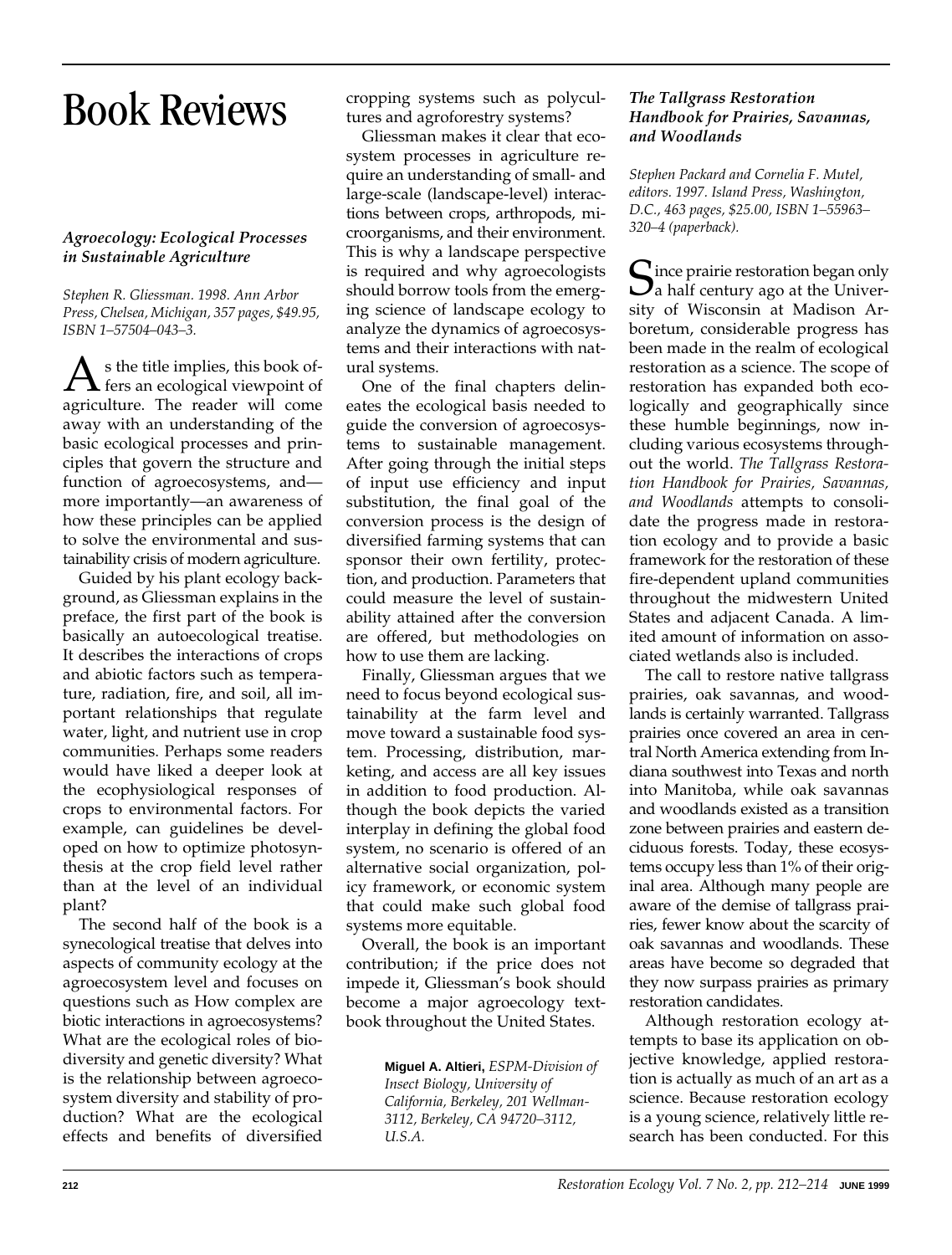reason, restoration ecologists have come to rely on intuition as well as scientific experimentation. Although some may argue that this lack of science removes credibility from the profession, the rate at which degradation occurs necessitates the application of some techniques not yet tested by science. Fortunately, an increase in current research and publication is allowing restoration ecologists to incorporate scientific knowledge into everyday manage-

ment decisions. While largely an application manual, *The Tallgrass Restoration Handbook for Prairies, Savannas, and Woodlands* does attempt to unite the divisions of restoration science and application. The result is a compilation of reports from over 20 practicing restorationists, including some in academia. This book is appropriately named because it truly is a handbook that spans the restoration process and includes information applicable to everyone from a backyard gardener to a natural area manager. The book's 21 chapters encompass many aspects of restoration, including the abiotic and biotic components of native prairies, oak savannas and woodlands; restoration planning; obtaining, treating, and mixing seeds; planting methods; monitoring; and the protection and inclusion of animals in restoration. A few chapters cover specific restoration situations, including remnant restoration, rare plant restoration, and hand-planted prairies. As a vehicle for further investigation, each chapter contains several references that provide insight into scientific and applied literature. In addition, the appendices include useful information on a variety of subjects of interest to the experienced restorationist as well as those curious about the basic ecology of tallgrass prairies, oak savannas, and woodlands.

The book also includes chapters on controversial areas in restoration ecology such as prescribed fire and exotic plant control. Few will argue

the historical role of fire in presettlement times, but many are unsure of how to mimic the spatial and temporal variation of historical fire, and some question whether prescribed fire is useful in all restorations. The advocacy of prescribed fire that is prevalent throughout the book is countered by a chapter on insects. Unfortunately, insects are often ignored when prescribed fires are implemented. Ignorance of the biology of this component of native tallgrass prairies can lead to the demise of many insect species. Exotic plant control with the use of herbicides is another controversial area. Again, few will argue against the need for exotic plant control in natural-area restoration, but many are unsure of the most efficient and ecologically sound method for control. Reflecting the controversial status of these subjects, the authors do not necessarily advocate any one technique but rather provide information on commonly used methods for naturalarea management. The ultimate decision to use the described methods is left to the restoration practitioner and should be based on personal philosophy and restoration objectives.

Because the book is written as a compilation of nontechnical reports, it is easy to read. It provides a relaxed forum of science, opinion, and passion to keep the reader captivated. A student of restoration ecology may choose to read the book from cover to cover to gain an understanding of the restoration process as a whole, while the practicing restorationist may read individual chapters to obtain advice on management decisions.

Perhaps the best resources of the book are the many tables in the chapters and appendices. Many describe seed mixes for use in various restoration projects. Others include plant lists for savannas and woodlands, seed collection dates, propagation methods for prairie and woodland plants, and herbicide use and application for invasive plants. Appendices provide comprehensive information on the geographic distribution and habitat requirements of vascular plants and vertebrate animals of tallgrass prairies and on the ecology and status of natural communities of the tallgrass region. Useful to the nonbotanist or to those using older plant identification guides is an appendix that cross references common and synonymized plant names. For those beginning a restoration project, other appendices provide contacts for equipment and seed supplies, and for guidance from restoration organizations.

The book does have a few shortcomings, however. One may notice a lack of material on the role of animals in the restoration process. Although individual chapters and an appendix discuss the ecology, distribution, and restoration of insects, reptiles, amphibians, birds, and bison, the book is primarily plant oriented. Perhaps this approach is taken because the restoration of communities starts from the ground up. In addition, the authors realize that the role of animals in restoration is less well understood than that of plants. Nevertheless, if restoration is to be based on ecological accuracy and authenticity and if it is to result in dynamic interacting systems, animals need to be considered in the process.

Readers may also discover a lack of consensus among authors on methodologies and the philosophies that underlie them. Disagreements among authorities are common in many rapidly growing fields, however, and this is not surprising of a science in its nascent stages. In addition, the lack of research in many controversial areas of restoration science, such as prescribed burning and exotic plant control, does little to consolidate management techniques. Most authors are quick to point out this lack of research and are calling for future work in these areas.

*The Tallgrass Restoration Handbook for Prairies, Savannas, and Woodlands*